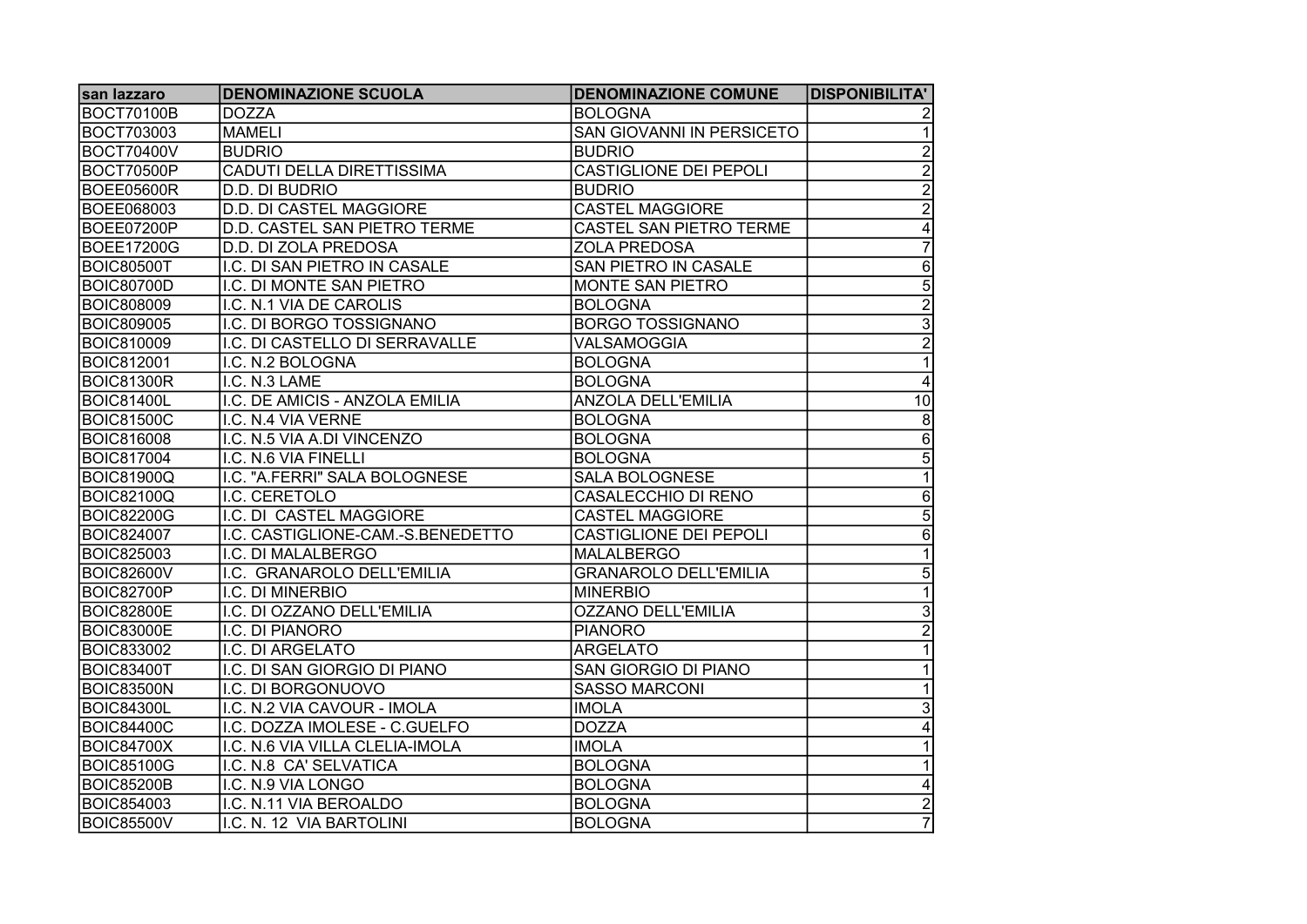| BOIC85600P        | I.C. N.7 VIA VIVALDI - IMOLA      | IIMOLA                         | 1               |
|-------------------|-----------------------------------|--------------------------------|-----------------|
| <b>BOIC85700E</b> | I.C. N.13                         | <b>BOLOGNA</b>                 | $\overline{5}$  |
| <b>BOIC86000A</b> | I.C. DI CREVALCORE                | <b>CREVALCORE</b>              | $\overline{3}$  |
| <b>BOIC862002</b> | I.C. CRESPELLANO                  | VALSAMOGGIA                    | $\overline{2}$  |
| <b>BOIC86300T</b> | I.C. BAZZANO - MONTEVEGLIO        | VALSAMOGGIA                    |                 |
| <b>BOIC86400N</b> | I.C. DI ZOLA PREDOSA              | <b>ZOLA PREDOSA</b>            |                 |
| <b>BOIC86500D</b> | I.C. DI CASTEL SAN PIETRO TERME   | <b>CASTEL SAN PIETRO TERME</b> | $\overline{3}$  |
| <b>BOIC866009</b> | I.C. DI CASTENASO                 | <b>CASTENASO</b>               |                 |
| <b>BOIC867005</b> | I.C. DI MEDICINA                  | <b>MEDICINA</b>                | 4               |
| <b>BOIC870001</b> | I.C. 1 DECIMA- PERSICETO          | SAN GIOVANNI IN PERSICETO      |                 |
| <b>BOIC87100R</b> | I.C. 2 SAN GIOVANNI IN PERSICETO  | SAN GIOVANNI IN PERSICETO      |                 |
| <b>BOIC87200L</b> | I.C. N.15 VIA LOMBARDI            | <b>BOLOGNA</b>                 | $\overline{3}$  |
| <b>BOIC87300C</b> | I.C. N.16 VICOLO BOLOGNETTI       | <b>BOLOGNA</b>                 | $\overline{5}$  |
| <b>BOIC874008</b> | I.C. CROCE                        | CASALECCHIO DI RENO            | $\overline{3}$  |
| <b>BOIC87700Q</b> | I.C. N. 18 BOLOGNA                | <b>BOLOGNA</b>                 | 3               |
| <b>BOIC87800G</b> | I.C. N. 19 BOLOGNA                | <b>BOLOGNA</b>                 |                 |
| <b>BOIC88000G</b> | I.C. N. 21                        | BOLOGNA                        | 6               |
| <b>BOIC88100B</b> | I.C. N. 1 SAN LAZZARO DI SAVENA   | SAN LAZZARO DI SAVENA          |                 |
| <b>BOIC882007</b> | I.C. N. 2 SAN LAZZARO DI SAVENA   | SAN LAZZARO DI SAVENA          | 6               |
| <b>BOIC883003</b> | I.C. N. 22 BOLOGNA                | <b>BOLOGNA</b>                 | 5               |
| <b>BOIS00300A</b> | I.I.S. GIORDANO BRUNO             | <b>BUDRIO</b>                  |                 |
| <b>BOIS00600T</b> | <b>I.I.S ARRIGO SERPIERI</b>      | <b>BOLOGNA</b>                 | 6               |
| <b>BOIS00800D</b> | I.I.S. J.M. KEYNES                | <b>CASTEL MAGGIORE</b>         | $\overline{2}$  |
| <b>BOIS01400R</b> | I.I.S. F. ALBERGHETTI             | <b>IMOLA</b>                   | 6               |
| <b>BOIS017008</b> | I.I.S. ENRICO MATTEI              | SAN LAZZARO DI SAVENA          | $\overline{2}$  |
| <b>BOIS01900X</b> | I.I.S. ALDINI VALERIANI           | <b>BOLOGNA</b>                 | $\overline{14}$ |
| <b>BOIS02100X</b> | <b>I.I.S. LUIGI FANTINI</b>       | <b>VERGATO</b>                 | $\overline{2}$  |
| <b>BOIS02200Q</b> | I.I.S. BARTOLOMEO SCAPPI          | CASTEL SAN PIETRO TERME        | $\overline{2}$  |
| <b>BOIS02300G</b> | I.I.S. BELLUZZI-FIORAVANTI        | <b>BOLOGNA</b>                 | 16              |
| <b>BOIS026003</b> | I.I.S. ETTORE MAJORANA            | <b>SAN LAZZARO DI SAVENA</b>   | $\overline{10}$ |
| <b>BOIS02700V</b> | I.I.S. CRESCENZI-PACINOTTI-SIRANI | <b>BOLOGNA</b>                 |                 |
| <b>BOPC02000A</b> | <b>LICEO LUIGI GALVANI</b>        | <b>BOLOGNA</b>                 | $\overline{2}$  |
| BOPC030001        | <b>LICEO MARCO MINGHETTI</b>      | <b>BOLOGNA</b>                 | $\overline{c}$  |
| <b>BOPS01000V</b> | <b>LICEO AUGUSTO RIGHI</b>        | <b>BOLOGNA</b>                 | 4               |
| <b>BOPS02000D</b> | <b>LICEO ENRICO FERMI</b>         | <b>BOLOGNA</b>                 | 4               |
| BOPS030004        | LICEO NICCOLO' COPERNICO          | <b>BOLOGNA</b>                 | $\overline{2}$  |
| <b>BOPS080005</b> | LICEO LEONARDO DA VINCI           | CASALECCHIO DI RENO            | $\overline{3}$  |
| BORC03000L        | IPSAS ALDROVANDI - RUBBIANI       | <b>BOLOGNA</b>                 | $\overline{6}$  |
| <b>BORH050003</b> | <b>IPSAR LUIGI VERONELLI</b>      | CASALECCHIO DI RENO            | $\overline{9}$  |